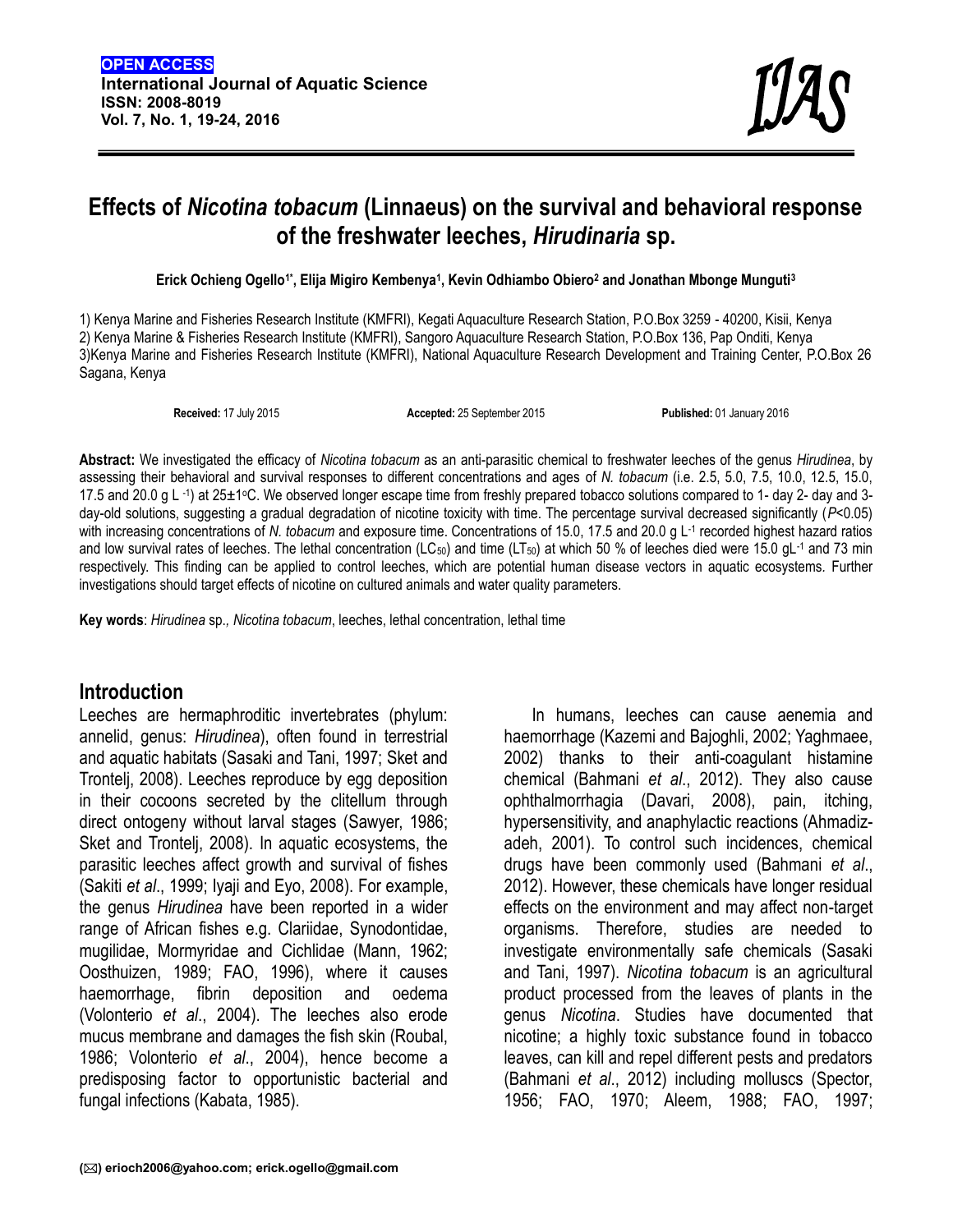Tangkoonboribun, 2009; Ogello *et al*., 2012). *N. tobacum* is easily available and highly biodegradable and can also double as an organic fertilizer in fish ponds (Aleem, 1988; Ogello *et al*., 2012). Despite investigating the anti-parasitic effects of nicotine drug on leeches (Bahmani *et al*., 2012), there is still limited information in literature regarding the lethal concentration and time under the influence of nicotine. This study investigated tobacco as a natural antileeches drug by determining the lethal concentration  $(LC_{50})$  and time  $(LT_{50})$  of nicotine solution at which 50 % of the leeches would die.

# **Materials and methods**

#### **Source of leeches**

This study was conducted in the laboratory of Kenya Marine and Fisheries Research Institute (KMFRI), Kegati Aquaculture Research Station, Kenya located at 00° 42″S; 034°47″E. We obtained the leeches (*Hirudinaria* sp), from muddy pond bottom in the station. We collected leeches with body length of 8 - 10 cm in 500 mL glass bottles containing pond water and acclimatized them in a basin, with aeration at 25.0±1°C for 12 hours. Next, we identified the leeches up to genus level according to Davis (1971) and Boris and Trontelj (2008).

### **Experimental design**

We obtained dry tobacco leaves from nearby tobacco farmers and made fine powder out of it. The tobacco powder was used to make solutions of different concentrations: i.e. 0.00 (control), 2.5, 5.0, 7.5, 10.0, 12.5, 15.0, 17.5 and 20.0 gL<sup>-1</sup> in triplicates using fresh  $\epsilon$ pond water (Ogello *et al*., 2012). Some solutions were left to stay for 24 h, 48 h, and 72 h before use. Freshly prepared tobacco solution was also used. To start the experiment, 30 *Hirudinea* sp. were selected at random and placed in each 1-L beaker containing 400 mL of freshly prepared, 1-day (24 h), 2-day (48 h) and 3-day (72 h) old tobacco solution. The behavior of the *Hirudinea* sp. was monitored along with the time taken to crawl out of the solution in the beaker in all the treatments. For survival studies, only the freshly prepared tobacco solutions were used. In this study, we placed 30 *Hirudinea* sp. in a sealed 500 mL conical flasks (three replicate flasks per treatment, including control) and we determined survival at 2-day intervals for 12 days (Ogello *et al*., 2012) using similar volumes

of tobacco concentrations as described previously at an average temperature of 25±1°C.

#### **Data analysis**

The data were analyzed using R statistical software (version 3.2.1 of the R Foundation for Statistical Computing Platform © 2015). The Bartlett test of homogeneity of variances was used to test for the normality of the data. Two-way ANOVA was used to identify significant effects of concentration and age of *N. nicotina* on the escape time and survival of the leeches. Tukey's HSD Post Hoc Test was performed to determine where the differences were situated. The survival analysis was performed using SAS 9.1 (SAS Institute, Cary, NC, USA). Cox regression model (PROC PHREG in SAS) was used to estimate survival. The survival time of each member was assumed to follow its own hazard function hi (t) expressed as: h<sub>i</sub> (t) = h<sub>o</sub> (t) exp z<sub>i</sub> $\beta$ ; Where h<sub>o</sub> (t) is an arbitrary and unspecified hazard function,  $z_i$  is the vector of measured explanatory variables for the i-th individual and β is the vector of unknown regression parameters associated with the explanatory variables. For the data presented herein β will contain two parameters, one relating to initial percentage survival and the other to tobacco waste concentration. The model assumes that for a given initial proportion, the hazards at different concentrations of tobacco waste are proportional to each other. The analysis included all *Hirudinea* sp. till time of death in the beaker. The survival rates among beakers was compared using multiple comparisons with a Bonferroni-corrected alpha (significance considered at a value of *P* < 0.008) to minimize the possibility of Type I statistical error. The chi-square test was used in the determination of variations in variables at a value of P  $< 0.05.$ 

## **Results**

Behaviorally, the Leeches reacted strongly to the tobacco waste solutions by showing vigorous coiling movements and producing a foam-like substance as they attempted to move out of the beaker. There was no significant difference (*P*>0.05) in mean escape time at 2.5, 5.0 and 7.5 gL<sup>-1</sup> of all solutions of tobacco leaves (Tab. 1). However, the mean escape time significantly increased (*P*<0.01) with increasing concentrations of tobacco in all the solutions tested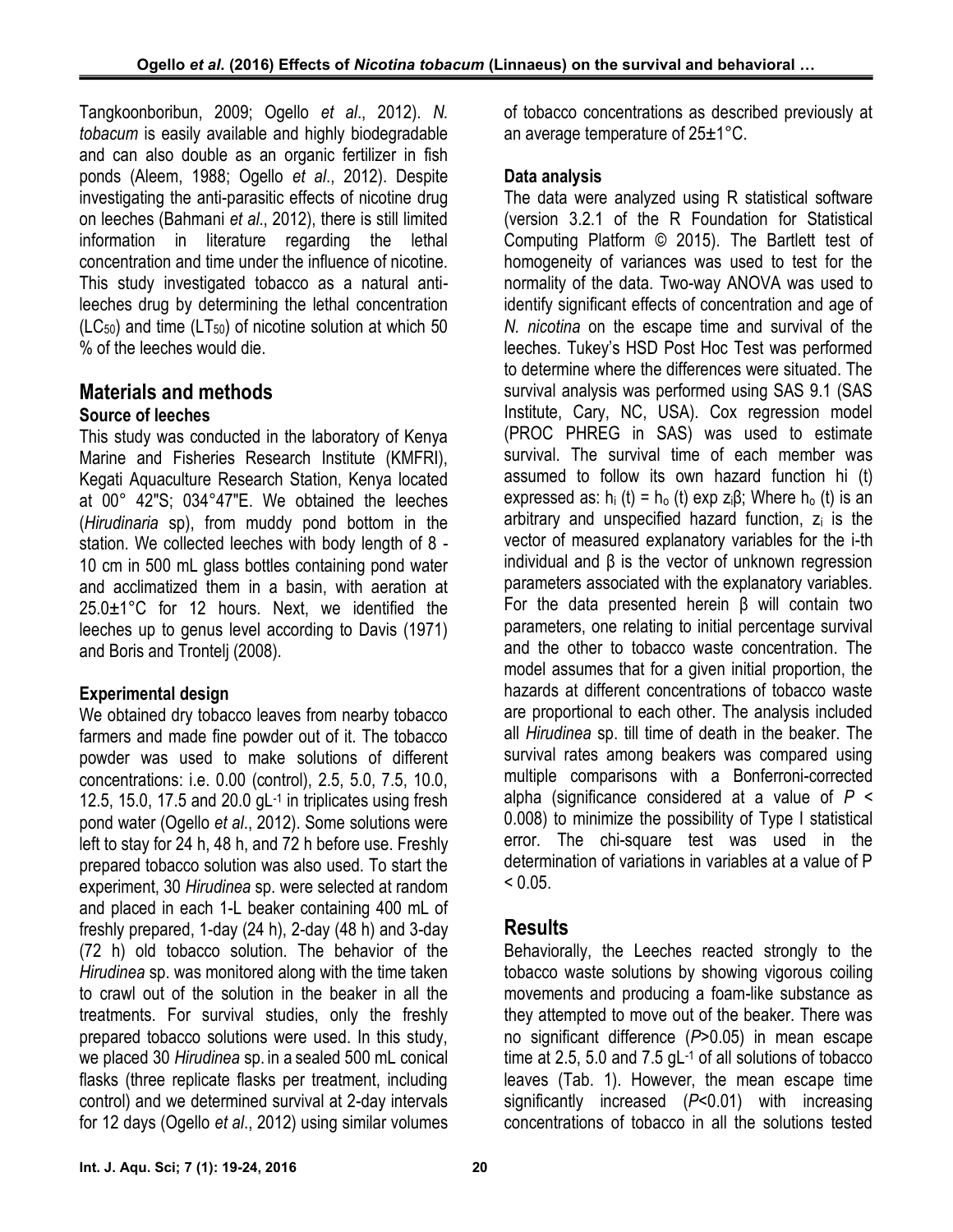|                           | Mean <i>Hirudinea</i> sp. escape time (min) |                    |                    |                  | ANOVA $(n = 30)$ |       |
|---------------------------|---------------------------------------------|--------------------|--------------------|------------------|------------------|-------|
| Concentration $(gL^{-1})$ | Freshly prepared                            | 1 day old          | 2 days old         | 3 days old       |                  |       |
| 2.5                       | $21.00 + 4.56$                              | $19.00 + 5.11$     | $15.67 + 3.14$     | $15.00 \pm 3.66$ | 33.652           | 0.051 |
| 5.0                       | $26.00 + 5.21$                              | $25.67 + 4.25$     | $19.00 + 6.22$     | $19.00 + 6.14$   | 45.352           | 0.069 |
| 7.5                       | $38.33 \pm 6.33$                            | $29.00 + 6.99$     | $23.67 + 5.14$     | $20.00 + 5.44$   | 24.697           | 0.054 |
| 10.0                      | $61.00 + 6.97$                              | $38.33 \pm 9.87$   | $31.00 + 9.77$     | $21.33 \pm 3.14$ | 245.361          | 0.001 |
| 12.5                      | $198.00 \pm 10.23$                          | $71.33 \pm 7.22$   | $61.00 + 6.11$     | $31.00 + 6.44$   | 101.147          | 0.002 |
| 15.0                      | $251.67 + 9.99$                             | 188.00±14.22       | $139.00 \pm 10.11$ | $63.33 \pm 7.29$ | 56.699           | 0.000 |
| 17.5                      | 263.67±14.11                                | $249.33 \pm 10.47$ | $203.33 + 9.97$    | $149.67 + 9.41$  | 154.247          | 0.000 |

|  |  |  | Tab. 1: Leeches mean escape time ± SE (min) in different concentrations and age of N. tobacum solution. |  |
|--|--|--|---------------------------------------------------------------------------------------------------------|--|
|--|--|--|---------------------------------------------------------------------------------------------------------|--|

(Tab. 1). No leech was able to move out of the beaker at 20 gL-1 of tobacco solution (Fig. 1). The leeches took significantly longer (*P*<0.05) time to move out of freshly prepared tobacco solution as compared to 1 day, 2-day and 3-day old solutions (Tab. 1). The leeches did not move out of the beaker in the control experiment (0.0 gL-1) therefore, no time results were and the capacity of the capacitors of a recorded for the control experiment. The experiment, recorded least escape time for all the leeches in the 3 days old solutions (Tab. 1).



**Fig. 1: Time-behavioral response curves of the leeches,** *Hirudinea sp***. exposed to various concentrations of freshly prepared (0 h), One day old (24 h), 2-day old (48 h) and 3-day old (72 h) tobacco waste solutions during the study period. The vertical bars represent mean escape time for 50% of leeches ± Standard Error,** *n* **= 30.**

Percentage survival of the leeches at different concentrations of tobacco solutions is summarized in Figure 2. The survival decreased significantly (*P*<0.05) with increasing concentrations of tobacco and time of exposure. All the leeches (100%) survived in the control unit (0.0 gL-1 ). The highest leech survival was observed in 2.5 gL-1 of tobacco solution, where 100% survived after 144 h of exposure to tobacco solution. However, this declined to about 30% after 288 h (Fig. 2). Survival was poorest at 20 gL-1 , where only 20% of the leeches survived after 48 h. The experiment recorded  $LT_{50}$  of 258, 240, 192, 162, 120, and 72 h for concentrations of 2.5, 5.0, 7.5, 10.0, 12.5 and 15.0 gL-1 respectively (Fig. 2). The most lethal doses were 17.5 gL<sup>-1</sup> and 20.0 gL<sup>-1</sup> as they recorded less than 50% survival after only 48 h (Fig. 2). The mean survival time was 144.5±2.9 h (range 48 - 288 h). Both longer and shorter leeches experienced significantly similar survival probabilities (*P*>0.05). The parameter estimates and standard errors for the Cox proportional hazards model are given in Table 2. The presence of both initial proportions of leeches and tobacco waste concentration were found to be insignificant (change in - 4 log likelihood from model without covariates = 127.11 on 2 d.f., *P*=0.000). No interaction between initial proportions and tobacco waste concentration or quadratic effects could be detected. The model for the i-th individual is  $h_i$  (t) =  $exp<sup>*</sup>$  (4.17 x initial proportion + 1.33 x tobacco concentration)  $h_0$  (t).

**Tab. 2: Estimated values of the coefficients of the covariates on fitting a proportional hazards model**

| .                                    |                     |         |            |       |  |  |
|--------------------------------------|---------------------|---------|------------|-------|--|--|
| Covariate                            | Estimate of $\beta$ | SE of ß | Wald $X^2$ |       |  |  |
| Proportions                          | 4.17                | 0.54    | 14.69      | 0.000 |  |  |
| Concentration of<br>tobacco solution | 1.33                | 0.61    | 55.87      | 0.000 |  |  |

The hazard of death increased with increasing concentration of tobacco waste and time of exposure. For every 48 h increment, the hazard ratio increased by a factor of  $exp(0.48 \times 4.17) = 2.00(95\%)$ confidence interval 2.11 to 4.28). Similarly, for every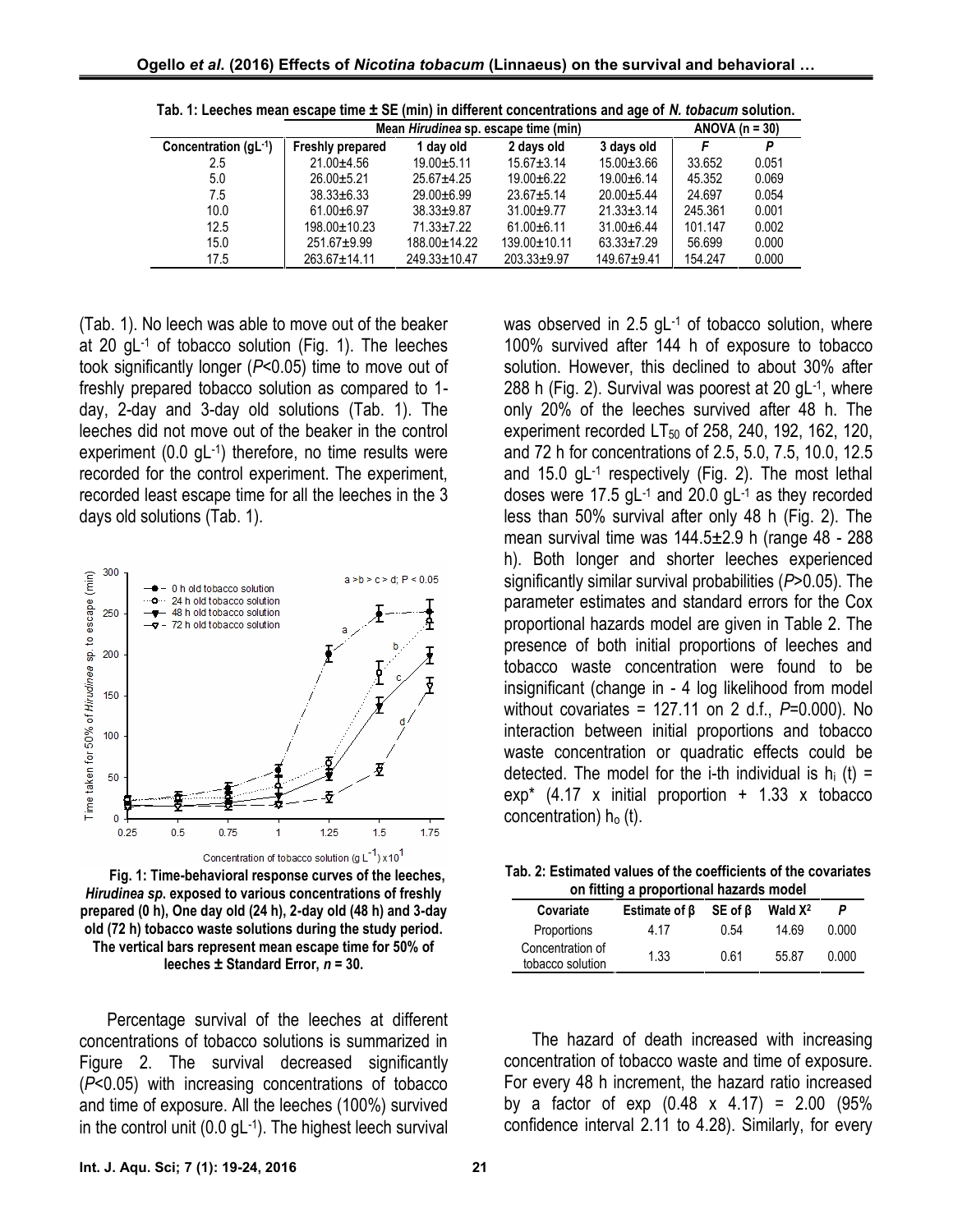2.5 gL-1 increase in nicotine concentration, the hazard ratio increased by a factor of exp  $(2.5 \times 1.36) = 3.4$ (95% confident interval 0.30 to 0.35). To clarify these results, a plot of the survivor function estimates for the eight doses of tobacco waste concentration is shown in Figure 3. The leeches survival rates for treatment with 20.0 gL<sup>-1</sup> and 17.5 gL<sup>-1</sup> were the lowest and while  $\hskip1.6cm$  p survival rates in the other six treatments differed significantly (Bonferroni-corrected probability, *P*<0.005).



**Fig. 2: Percent time-survival curves of the** *Hirudnea sp***. exposed to various concentrations of freshly prepared tobacco waste solutions during the study period. The vertical bars represent mean survival % ± Standard Error,** *n* **= 30.**

On the other hand, cumulative survival probability decreased significantly (*P*<0.05) with increase in time of exposure of the leeches to the different concentrations of tobacco solutions (Fig. 3). When compared with 20.0 gL-1 , the hazard ratios for treatments 5.0 gL-1 , 7.5 gL-1 , 10.0 gL-1 , 12.5 gL-1 and 15.0 gL-1 were 0.18, 0.21, 0.24, 0.33 and 0.37 respectively. The hazard probabilities for the leeches treatments 5.0 gL<sup>-1</sup>, 7.5 gL<sup>-1</sup>, 10.0 gL<sup>-1</sup>, 12.5 gL<sup>-1</sup> and<br>15.0 gL<sup>-1</sup> were 0.18, 0.21, 0.24, 0.33 and 0.37<br>respectively. The hazard probabilities for the leeches<br>increased with increased time of exposure to the<br>diff different concentrations of tobacco solution (Fig. 4).

#### **Discussion**

This study investigated the anti-parasitic effects of *N. tobacum* against freshwater leeches of the genus *Hirudinea* by observing behavioral and survival changes in different concentrations and ages of tobacco solutions. The leeches spent less time to move out of low concentrated nicotine solutions (2.5, 5.0 and 7.5 gL-1 ) but took significantly (*P*<0.05) longer

time to escape from highly concentrated tobacco solutions probably due to increased nicotine irritation. This observation mirrors those of Narahashi *et al*. (2000), who reported that nicotine interacts with nicotinic acetylcholine receptors to cause muscle weakness. The escape time was longer in freshly prepared solutions compared to 1-day, 2-day and 3 day-old solutions, suggesting degradation of nicotine toxicity with time. Similar observations were reported for freshwater gastropods (Aleem, 1988; Ogello *et al*., 2012). The foam-like gel substance released by the leeches was perhaps a mechanism by the leeches to neutralize the effects of the irritating nicotine.



**Fig. 3: Overall cumulative survival probabilities of the** *Hirudnea sp***. exposed to different concentrations of nicotine solutions. For the x-axis: 1 = 48 h, 2 = 96 h, 3 = 144 h, 4 = 192 h, 5 = 246 h and 6 = 288 h.**



**Fig. 4: Overall cumulative hazard probabilities of the leeches when exposed to different concentrations of nicotine solutions. For the x-axis: 1 = 48 h, 2 = 96 h, 3 = 144 h, 4 = 192 h, 5 = 246 h and 6 = 288 h.**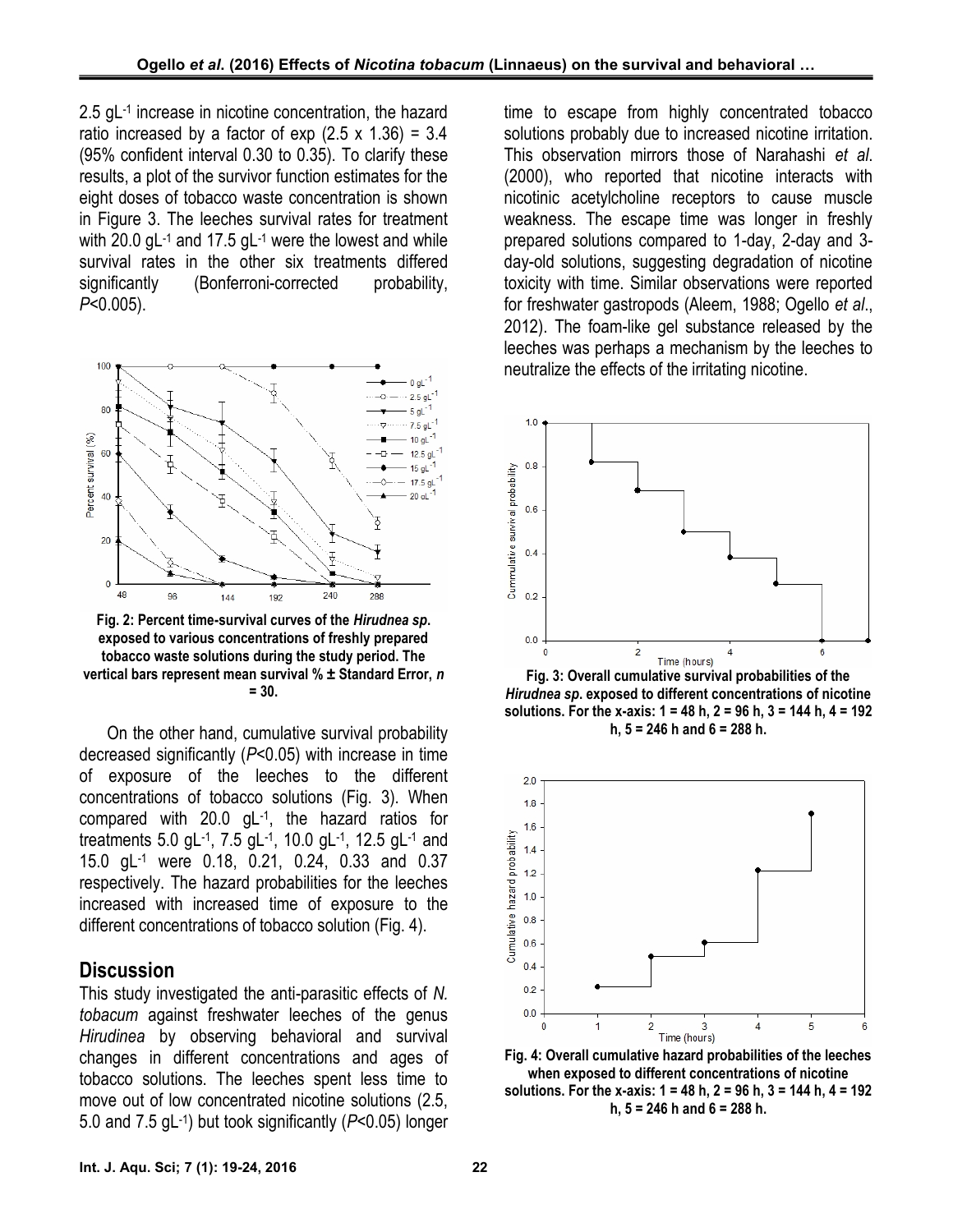The percentage survival rates of *Hirudinea sp*. significantly (*P*<0.05) decreased with increasing concentrations of tobacco solution and the time of exposure to the solutions. The death rate was faster in the concentrations of 15.0 gL-1 , 17.5 gL-1 and 20.0 gL-1 as they contained the lethal nicotine ratios. This study showed that lethal concentrations  $(LC_{50})$  could be found at or slightly above the threshold of 15 gL<sup>-1</sup> and compare the lethal time  $(LT_{50})$  of 73 hours. However, the finding of this study contrasts those of Bahmani *et al*. (2012), obtained 130 gL $^{-1}$  as the LC $_{50}$  of nicotine for freshwater leeches. Further investigations are necessary to provide more insights on these variations.

The survival and hazard function were used to model the times to death for each of the eight groups of tobacco concentrations (2.5, 5.0, 7.5, 10.0, 12.5, 15.0, 17.5 and 20.0 gL $^{-1}$ ). The survival function is the  $t_0$ probability that an individual leech survives longer than a certain time while the hazard function defines the probability that an individual leech experiences death in the next small time interval, given that the individual is alive at the beginning of this time interval. When compared with 20.0 gL-1 , the hazard ratios for treatments of 5.0 gL<sup>-1</sup> to 15.0 gL<sup>-1</sup> were between 18 % and reduction and 37.0 %, which can be interpreted as the ratio of the estimated hazard for leeches to the estimated hazard at concentration of 20.0 gL-1 (Allison, 1995). In other words, the likelihood of mortality for the leeches at other concentrations lies between 18.0 - 37.0% of the likelihood of mortality for the leeches at 20.0 gL-1 . Further, the probability of death increased with increased time of exposure of the leeches to increased concentration levels (Fig. 3) probably due to the toxic influence of the solution. These findings mirror the studies of Konar (1970), who reported reduced respiratory activity of snails at elevated nicotine concentrations, hence increasing the death probabilities at certain hazard ratios. According to Fry (1971), all toxicants have threshold toxicity, above which any animal dies while below it, the animal thrives in a tolerance zone.

The  $\mathsf{LC}_{50}$  (15 gL-1) and  $\mathsf{LT}_{50}$  (73 hours) of this study can be applied in leech infested ponds as it indicates that appreciable amounts of nicotine toxicity shall have degraded by the end of 73 hours. Musa et al. (2013) recommended that 1.56 g L<sup>-1</sup> of tobacco < √ leaf dust is optimal for pond preparation for *Clarias*

*gariepinus* fingerling if applied three days before stocking. Tobacco is biodegradable and can as well be used as organic fertilizers in fish ponds (Aleem, 1988). It is therefore prudent to suggest that fish stocking in earthen ponds should be done approximately 4 days to 1 week after nicotine treatment. However, further investigations should be done in practical conditions for more conclusive remarks. As at now, there is no chemical drug that eliminates leech populations without side effects on the environmental biology of other aquatic animals such as fish. Many authors (Aleem, 1988; Sasaki and Tani, 1997; Adamu, 2009; Tangkoonboribun, 2009; Bahmani *et al*., 2012) have reported that *N. tobacum* is a cheap, effective and environmentally sound control method to aquatic animal pests.

In conclusion, this study revealed that *N. tobacum* plant has anti-pesticide activities and can be effective in controlling leech populations. The concentrations of 15, 17.5 and 20.0 gL-1 had high hazard ratios and low survivals rates and could be the most effective for application in leech infested ecosystems. This study would provide possible insights on environmentally safe ways of leeches reduction and/or elimination in aquaculture ponds. Further studies are recommended to investigate whether *N. tobacum* influence water quality parameters.

## **Acknowledgement**

The funds and facilities used in this study were provided by Kenya Marine and Fisheries Research Institute (KMFRI).

## **References**

- Adamu K.M. (2009) Sublethal effects of tobacco (*Nicotiana tobacum*) leaf dust on enzymatic activities of heteroclarias (a hybrid of *Heterobranchus bidorsalis* and *Clarias gariepinus*). Jordan Journal of Biological Sciences, 2: 151- 158.
- $\checkmark$  Ahmadizadeh A. (2001) Leech infestation as potential cause of Hemoptosis in childhood. Journal of Archives Otolaryngology Head Neck Surgery, 128 (1): 92-99.
- $\checkmark$  Aleem S.O. (1988) An assessment of tobacco waste for control of the gastropod *Thympanotonus fuscata* (Linnaeus) in brackish water fish ponds. Aquaculture, 73: 19-25.
- $\checkmark$  Allison P.D. (1995) Survival analysis using SAS: A Practical Guide. SAS Institute, Cary, NC, USA.